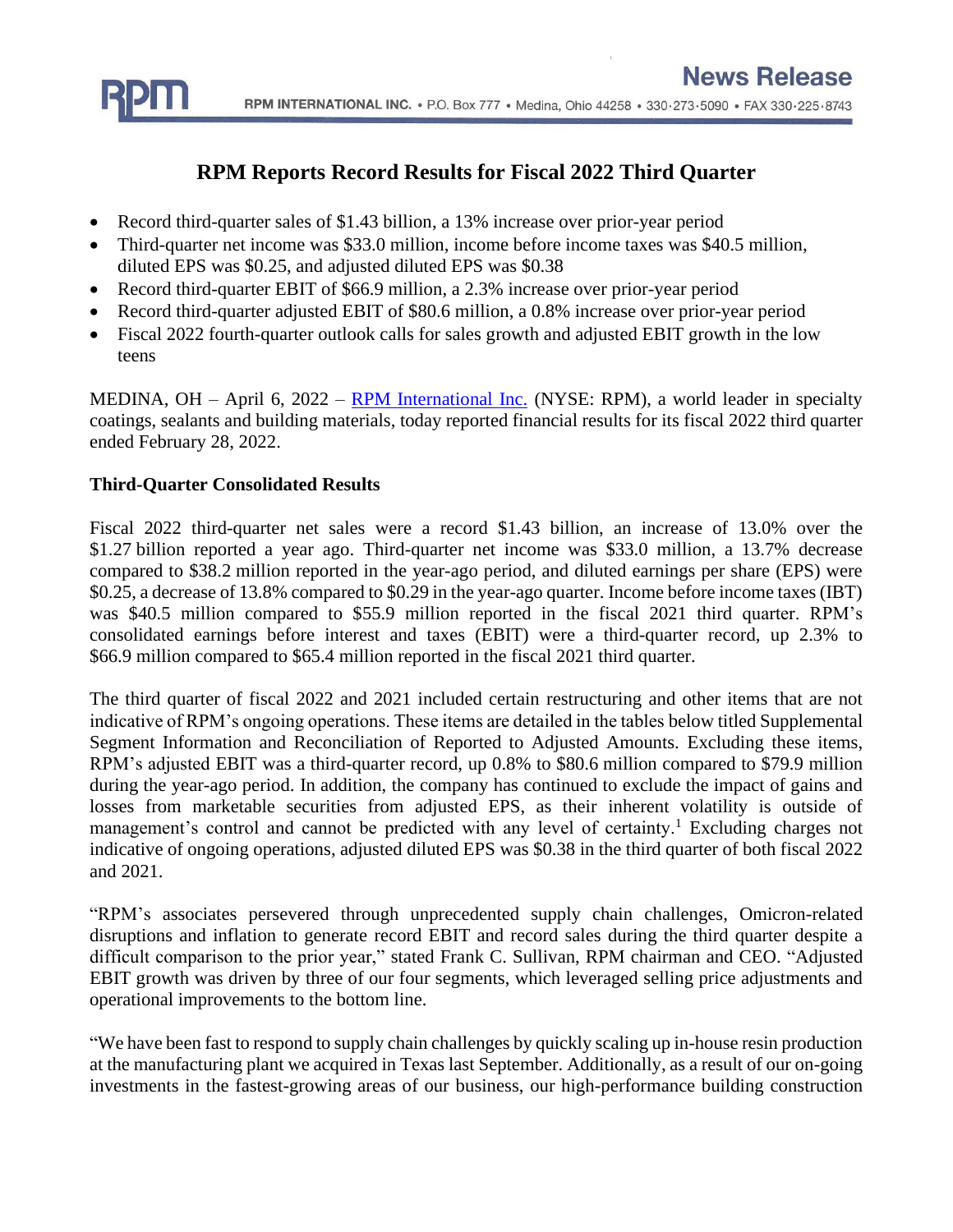and coatings systems have achieved accelerated growth. Construction and industrial maintenance activity was robust, energy markets began to rebound and consumer takeaway remained strong."

### **Third-Quarter Segment Sales and Earnings**

### Construction Products Group

Construction Products Group net sales increased 21.7% to a record \$482.0 million during the fiscal 2022 third quarter, compared to fiscal 2021 third-quarter net sales of \$396.0 million. Organic growth was 23.2% and acquisitions contributed 2.2% to sales. Foreign currency translation headwinds reduced sales by 3.7%. Segment IBT was \$31.5 million compared to \$14.4 million a year ago. EBIT was \$33.2 million, up 101.4% compared to EBIT of \$16.5 million in the fiscal 2021 third quarter. Excluding certain items not indicative of ongoing operations, fiscal 2022 adjusted EBIT increased 89.7% to a record \$35.1 million compared to adjusted EBIT of \$18.5 million reported during the year-ago period.

CPG record revenue growth was largely due to the continued success in promoting its innovative building envelope products and differentiated restoration solutions. CPG's fastest-growing businesses were those providing roofing systems, insulated concrete forms, commercial sealants, as well as admixtures and repair products for concrete. The segment's international operations generated strong top-line growth in local currencies, which was muted by the strengthening U.S. dollar. Despite a difficult prior-year comparison, CPG was able to increase adjusted EBIT and EBIT margin to third-quarter records as a result of improved product mix, volume growth and operational improvements. All of these factors, combined with selling price increases, helped to offset high raw material inflation.

### Performance Coatings Group

Performance Coatings Group net sales were a record \$270.9 million during the fiscal 2022 third quarter, an increase of 19.6% from net sales of \$226.5 million reported a year ago. Organic sales increased 17.8% and acquisitions contributed 3.4%, which were partially offset by a foreign currency translation headwind of 1.6%. Segment IBT was \$24.9 million compared with IBT of \$12.2 million reported a year ago. EBIT was \$24.8 million, an increase of 105.6% compared to EBIT of \$12.1 million in the fiscal 2021 third quarter. Adjusted EBIT, which excludes charges not indicative of ongoing operations, increased 89.9% to a record \$26.8 million during the third quarter of fiscal 2022 from adjusted EBIT of \$14.1 million during the year-ago period.

PCG's momentum accelerated in the third quarter, with all of its North American businesses generating double-digit organic sales growth. PCG's businesses serving emerging markets experienced robust growth, and its European companies continued their steady rebound. Driving its strong top-line were increased industrial maintenance spending, recovery in energy markets and price increases. PCG's bestperforming businesses were those providing polymer flooring systems, corrosion control coatings and raised flooring systems. Adjusted EBIT increased as a result of volume growth, operational improvements and product mix. Adjusted EBIT margin was a record for the fiscal 2022 third quarter.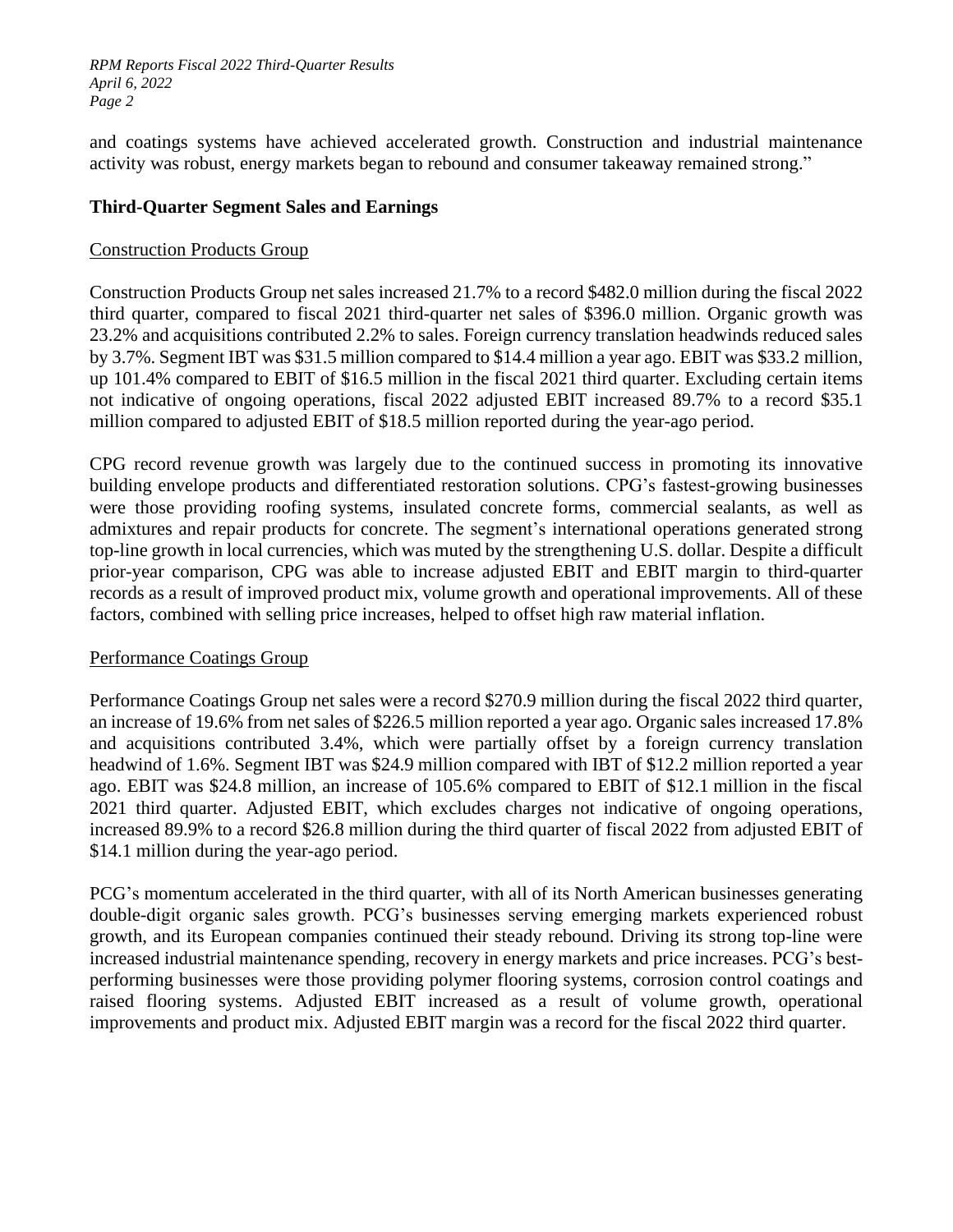### Specialty Products Group

The Specialty Products Group reported record net sales of \$189.4 million during the third quarter of fiscal 2022, an increase of 11.9% compared to net sales of \$169.2 million in the fiscal 2021 third quarter. Organic sales increased 11.9% and acquisitions added 0.8%, which were offset by unfavorable foreign currency translation of 0.8%. Segment IBT was \$25.9 million compared to \$24.6 million in the prioryear period. EBIT was \$25.9 million, an increase of 5.2% compared to EBIT of \$24.6 million in the fiscal 2021 third quarter. Adjusted EBIT, which excludes charges not indicative of ongoing operations, was a record \$26.6 million in the fiscal 2022 third quarter, an increase of 5.4% compared to adjusted EBIT of \$25.3 million in last year's quarter.

SPG generated record sales as a result of strong performance at nearly all of its businesses, with the highest growth coming from those serving the OEM and food additives markets. In addition, sales of the disaster restoration equipment business rebounded after securing a supply of semiconductor chips and reconfiguring its products to accommodate them. SPG adjusted EBIT was a third-quarter record largely due to operational improvements.

### Consumer Group

Consumer Group net sales were a record \$491.6 million during the third quarter of fiscal 2022, an increase of 2.9% compared to net sales of \$477.7 million reported in the third quarter of fiscal 2021. Organic sales increased 3.6%, which was partially offset by unfavorable foreign currency translation of 0.7%. Consumer Group IBT was \$16.9 million compared with IBT of \$42.8 million in the prior-year period. EBIT was \$16.8 million, a decrease of 60.7% compared to EBIT of \$42.8 million in the fiscal 2021 third quarter. Excluding charges not indicative of ongoing operations, fiscal 2022 third-quarter adjusted EBIT was \$17.2 million, a decrease of 63.9% compared to adjusted EBIT of \$47.8 million reported during the prior-year period.

As expected, the Consumer Group was able to grow revenue as the severe alkyd resin shortages it had experienced were partially offset due to supply provided by the Texas-based manufacturing facility that RPM acquired in September. The Consumer Group also faced a challenging comparison to the prioryear period when sales increased 19.8% and adjusted EBIT increased 48.6% due to elevated demand for its home improvement products during the pandemic's first phase. The segment's fiscal 2022 thirdquarter sales were still 23.3% above pre-pandemic levels of the third quarter of fiscal 2020.

Due to the nature of its products and the markets it serves, inflation has had a greater impact on the Consumer Group than RPM's other segments. In addition, fiscal 2022 third-quarter adjusted EBIT was challenged by unreliable shipping and supply resulting from labor shortages caused by the Omicron variant. Partially offsetting these factors were price increases and operational improvements. The Consumer Group continues to implement price increases to catch up with inflation, build resilience in its supply chain, and invest in capacity and process improvements to meet customer demand.

### **Cash Flow and Financial Position**

For the first nine months of fiscal 2022, cash from operations was \$156.0 million, compared to \$651.9 million during the first nine months of fiscal 2021. The decrease is primarily due to supply chain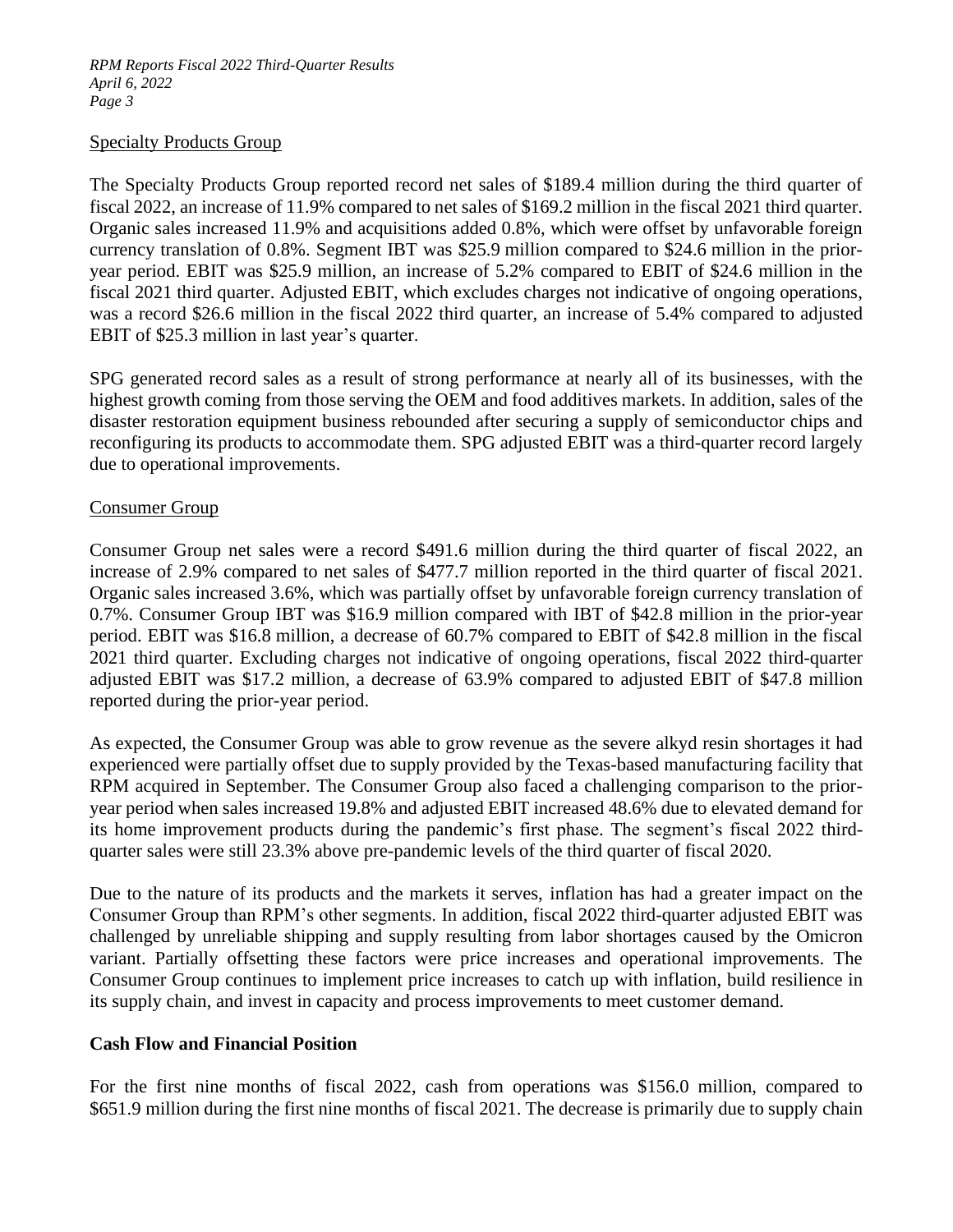disruptions that have resulted in lower margins and higher raw material costs impacting inventory. Capital expenditures during the current nine-month period of \$152.4 million compared to \$103.2 million over the same time in fiscal 2021 as the company continued to invest in additional manufacturing capacity to meet increased demand. Total debt at the end of the first nine months of fiscal 2022 was \$2.59 billion compared to \$2.31 billion a year ago and \$2.38 billion at May 31, 2021.

Total liquidity, including cash and committed revolving credit facilities, was \$1.46 billion at February 28, 2022, compared to \$1.46 billion at May 31, 2021. RPM's liquidity remains high, enabling it to manage supply chain challenges while continuing to invest in operational improvements, acquisitions and expanded manufacturing capacity. During the first nine months of fiscal 2022, the company returned \$180.1 million to shareholders through cash dividends and share repurchases.

In January, RPM completed a \$300 million offering of 2.95% 10-year notes. The net proceeds are intended to be used to repay a portion of the outstanding borrowings under its revolving credit facility and for general corporate purposes.

### **Business Outlook**

For the fiscal 2022 fourth quarter, RPM's operations and those of its suppliers are expected to be impacted by ongoing supply chain challenges and raw material shortages, which will exert pressure on revenues and productivity. The strengthening U.S. dollar will also unfavorably impact the translation of RPM's results in international markets. While RPM's sales to Ukraine and Russia are immaterial, the Russian sanctions are exacerbating inflation of energy and transportation costs. They are also creating supply challenges for plant-based raw materials, as well as those that are derivatives of oil. Although it is too soon to discern, rising interest rates may slow business and consumer spending in the coming months.

In spite of these challenges, RPM expects to generate fiscal 2022 fourth-quarter consolidated sales growth in the low teens versus a difficult comparison to last year's fourth-quarter sales, which grew 19.6%. The company also anticipates sales growth in the low teens in all four of its operating segments as a result of strategic investments it is making to capitalize on market opportunities and industry trends.

Consolidated adjusted EBIT for the fourth quarter of fiscal 2022 is anticipated to increase in the low teens versus the same period last year, when adjusted EBIT was up 10.6%. The company expects that earnings will continue to be affected by raw material, freight and wage inflation, as well as by the impact on sales volumes from operational disruptions caused by raw material shortages. The Consumer Group will disproportionately be impacted by these issues. Its EBIT margins have eroded all three quarters of this fiscal year due to inflationary pressures, which are more impactful on the Consumer Group than RPM's other segments. The Consumer Group continues to work to neutralize these factors by improving operational efficiencies, implementing additional price increases to catch up with inflation and adding manufacturing capacity to improve resiliency.

RPM remains tightly focused on generating long-term, sustained value for its stakeholders by managing through macroeconomic challenges, accelerating top-line growth and continuously improving the efficiency of its operations.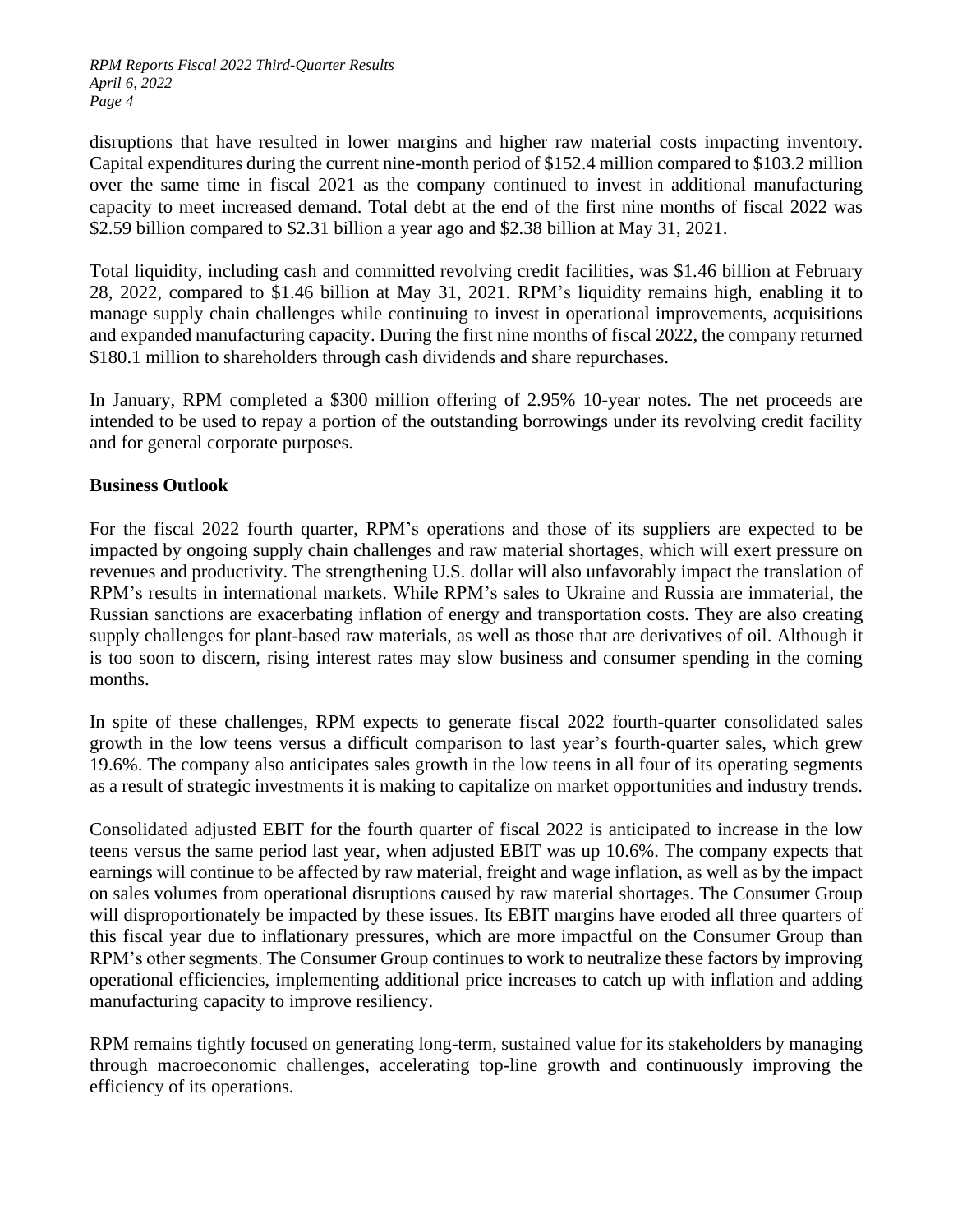### **Webcast and Conference Call Information**

Management will host a conference call to discuss these results beginning at 10:00 a.m. EDT today. The call can be accessed by dialing 833-323-0996 or 236-712-2462 for international callers. Participants are asked to call the assigned number approximately 10 minutes before the conference call begins. The call, which will last approximately one hour, will be open to the public, but only financial analysts will be permitted to ask questions. The media and all other participants will be in a listen-only mode.

For those unable to listen to the live call, a replay will be available from approximately 1:00 p.m. EDT on April 6, 2022, until 11:59 p.m. EDT on April 13, 2022. The replay can be accessed by dialing 800- 585-8367 or 416-621-4642 for international callers. The access code is 4088503. The call also will be available both live and for replay, and as a written transcript, via the RPM website at [www.RPMinc.com.](http://www.rpminc.com/)

### **About RPM**

RPM International Inc. owns subsidiaries that are world leaders in specialty coatings, sealants, building materials and related services. The company operates across four reportable segments: consumer, construction products, performance coatings and specialty products. RPM has a diverse portfolio with hundreds of market-leading brands, including [Rust-Oleum,](http://www.rustoleum.com/) [DAP,](http://www.dap.com/) [Zinsser,](https://www.rustoleum.com/product-catalog/consumer-brands/zinsser/) [Varathane,](https://www.rustoleum.com/product-catalog/consumer-brands/varathane/) [Day-Glo,](http://www.dayglo.com/) [Legend](http://www.legendbrands.com/)  [Brands,](http://www.legendbrands.com/) [Stonhard,](http://www.stonhard.com/) [Carboline,](http://www.carboline.com/) [Tremco](http://www.tremcoinc.com/) and [Dryvit.](http://www.dryvit.com/) From homes and workplaces, to infrastructure and precious landmarks, RPM's brands are trusted by consumers and professionals alike t[o help build a better](https://www.rpminc.com/esg/)  [world.](https://www.rpminc.com/esg/) The company employs approximately 15,500 individuals worldwide. Visi[t www.RPMinc.com](http://www.rpminc.com/) to learn more.

For more information, contact Russell L. Gordon, vice president and chief financial officer, at 330-273- 5090 or [rgordon@rpminc.com.](mailto:rgordon@rpminc.com)

# # #

#### **Footnote**

<sup>1</sup> These investments resulted in a net after-tax loss of \$5.3 million for the third quarter of fiscal 2022 and a net after-tax gain of \$5.5 million during the same quarter last year.

#### **Use of Non-GAAP Financial Information**

To supplement the financial information presented in accordance with Generally Accepted Accounting Principles in the United States ("GAAP") in this earnings release, we use EBIT, adjusted EBIT and adjusted earnings per share, which are all non-GAAP financial measures. EBIT is defined as earnings (loss) before interest and taxes, with adjusted EBIT and adjusted earnings per share provided for the purpose of adjusting for one-off items impacting revenues and/or expenses that are not considered by management to be indicative of ongoing operations. We evaluate the profit performance of our segments based on income before income taxes, but also look to EBIT as a performance evaluation measure because interest expense is essentially related to acquisitions, as opposed to segment operations. For that reason, we believe EBIT is also useful to investors as a metric in their investment decisions. EBIT should not be considered an alternative to, or more meaningful than, income before income taxes as determined in accordance with GAAP, since EBIT omits the impact of interest and investment income or expense in determining operating performance, which represent items necessary to our continued operations, given our level of indebtedness. Nonetheless, EBIT is a key measure expected by and useful to our fixed income investors, rating agencies and the banking community all of whom believe, and we concur, that this measure is critical to the capital markets' analysis of our segments' core operating performance. We also evaluate EBIT because it is clear that movements in EBIT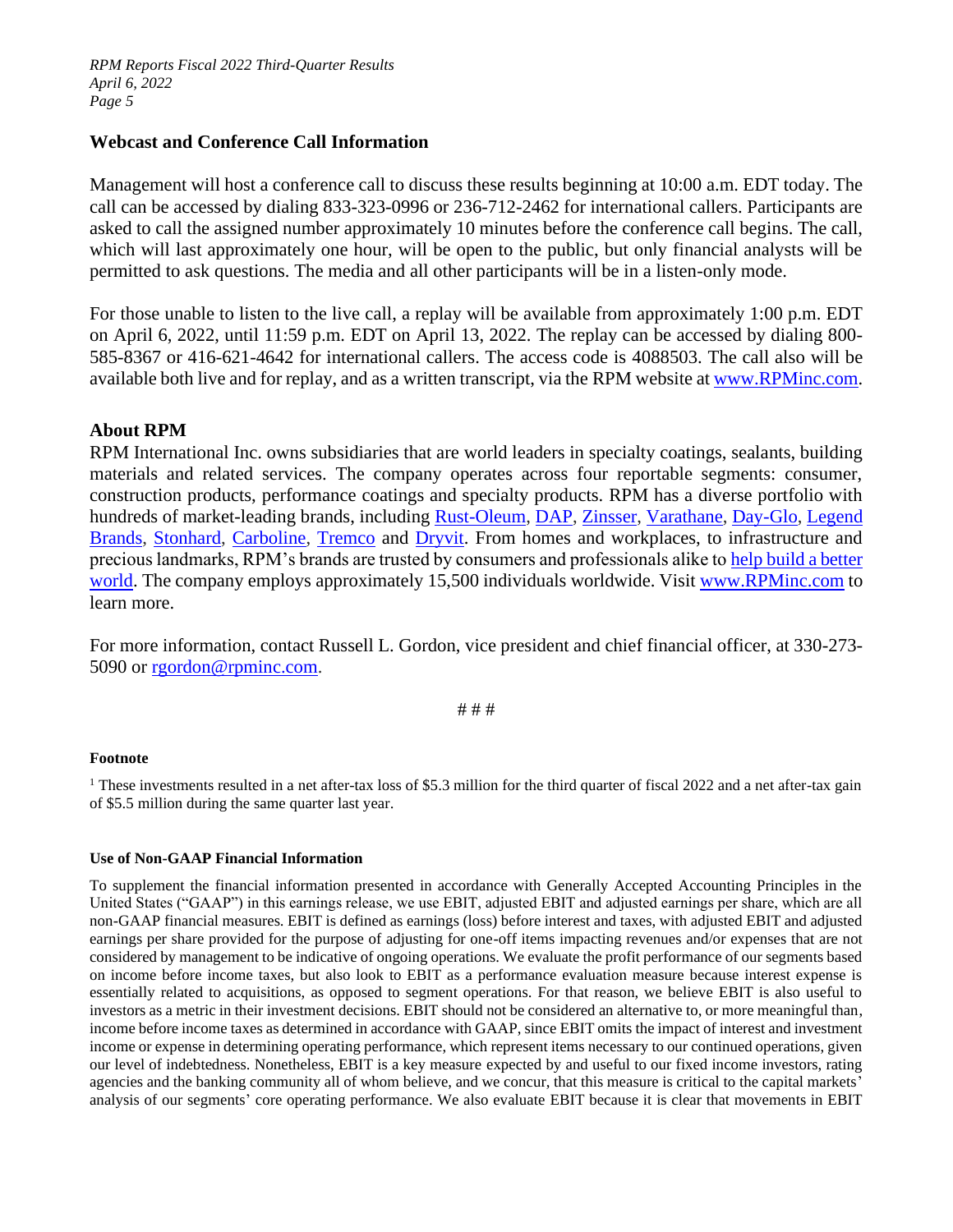impact our ability to attract financing. Our underwriters and bankers consistently require inclusion of this measure in offering memoranda in conjunction with any debt underwriting or bank financing. EBIT may not be indicative of our historical operating results, nor is it meant to be predictive of potential future results. See the financial statement section of this earnings release for a reconciliation of EBIT and adjusted EBIT to income before income taxes, and adjusted earnings per share to earnings per share. We have not provided a reconciliation of our fourth-quarter fiscal 2022 adjusted EBIT guidance because material terms that impact such measures are not in our control and/or cannot be reasonably predicted, and therefore a reconciliation of such measures is not available without unreasonable effort.

#### **Forward-Looking Statements**

This press release contains "forward-looking statements" relating to our business. These forward-looking statements, or other statements made by us, are made based on our expectations and beliefs concerning future events impacting us and are subject to uncertainties and factors (including those specified below), which are difficult to predict and, in many instances, are beyond our control. As a result, our actual results could differ materially from those expressed in or implied by any such forwardlooking statements. These uncertainties and factors include (a) global markets and general economic conditions, including uncertainties surrounding the volatility in financial markets, the availability of capital and the effect of changes in interest rates, and the viability of banks and other financial institutions; (b) the prices, supply and availability of raw materials, including assorted pigments, resins, solvents, and other natural gas- and oil-based materials; packaging, including plastic and metal containers; and transportation services, including fuel surcharges; (c) continued growth in demand for our products; (d) legal, environmental and litigation risks inherent in our construction and chemicals businesses and risks related to the adequacy of our insurance coverage for such matters; (e) the effect of changes in interest rates; (f) the effect of fluctuations in currency exchange rates upon our foreign operations; (g) the effect of non-currency risks of investing in and conducting operations in foreign countries, including those relating to domestic and international political, social, economic and regulatory factors; (h) risks and uncertainties associated with our ongoing acquisition and divestiture activities; (i) the timing of and the realization of anticipated cost savings from restructuring initiatives and the ability to identify additional cost savings opportunities; (j) risks related to the adequacy of our contingent liability reserves; (k) risks relating to the Covid pandemic; (l) risks related to adverse weather conditions or the impacts of climate change and natural disasters; and (m) other risks detailed in our filings with the Securities and Exchange Commission, including the risk factors set forth in our Annual Report on Form 10-K for the year ended May 31, 2021, as the same may be updated from time to time. We do not undertake any obligation to publicly update or revise any forward-looking statements to reflect future events, information or circumstances that arise after the date of this release.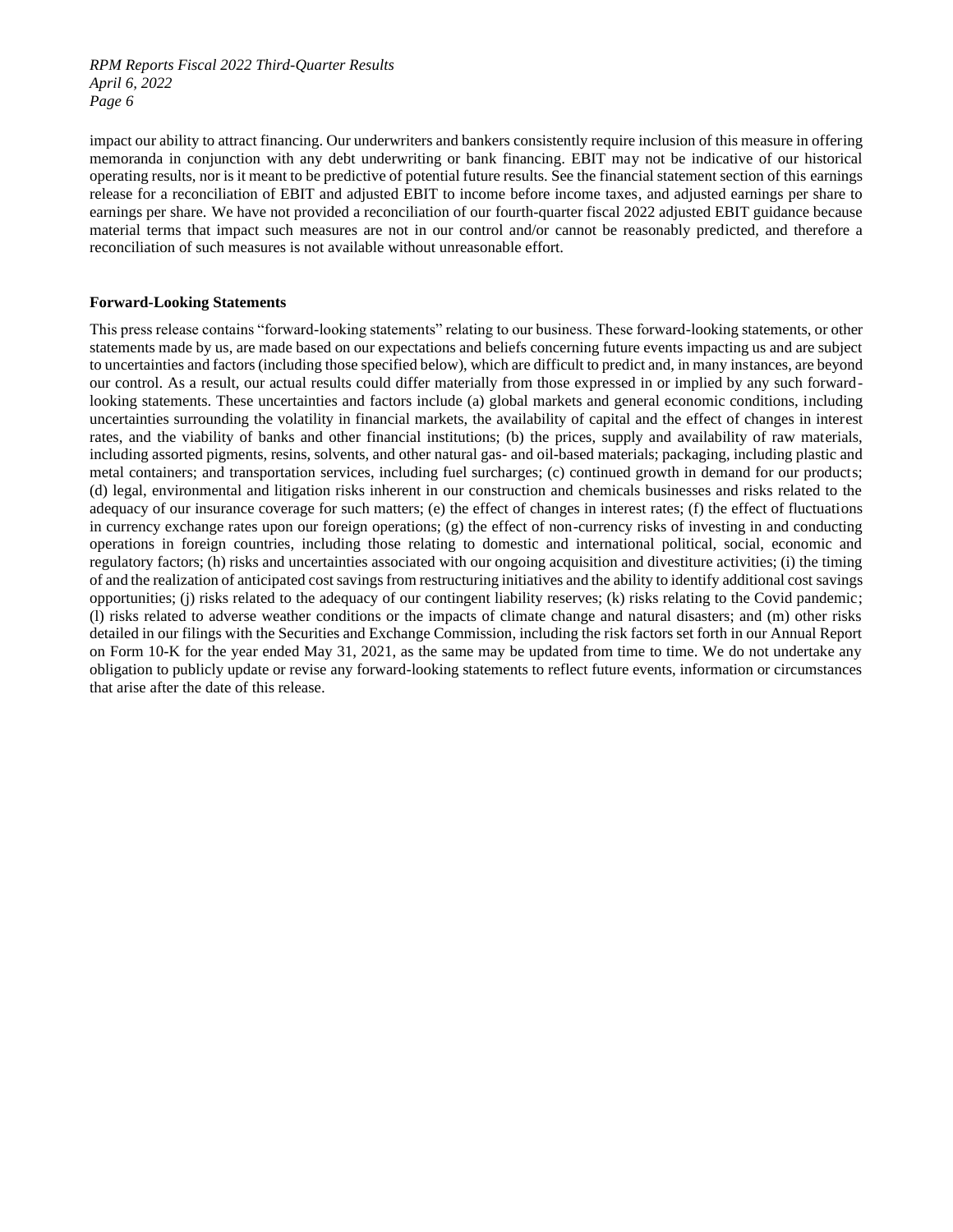#### CONSOLIDATED STATEMENTS OF INCOME

IN THOUSANDS, EXCEPT PER SHARE DATA (Unaudited)

|                                                                                                   | <b>Three Months Ended</b> |                    |         | <b>Nine Months Ended</b> |         |              |              |           |  |
|---------------------------------------------------------------------------------------------------|---------------------------|--------------------|---------|--------------------------|---------|--------------|--------------|-----------|--|
|                                                                                                   |                           | February 28,       |         | February 28,             |         | February 28, | February 28, |           |  |
|                                                                                                   |                           | 2022               | 2021    |                          | 2022    |              | 2021         |           |  |
| <b>Net Sales</b>                                                                                  | \$                        | 1,433,879          | \$      | 1,269,395                | \$      | 4,723,838    | \$           | 4,361,981 |  |
| Cost of Sales                                                                                     |                           | 935,293            |         | 797,454                  |         | 3,029,287    |              | 2,650,213 |  |
| Gross Profit                                                                                      |                           | 498.586            |         | 471.941                  |         | 1.694.551    |              | 1,711,768 |  |
| Selling, General & Administrative Expenses                                                        | 433,569                   |                    |         | 402,186                  |         | 1,290,245    |              | 1,197,556 |  |
| <b>Restructuring Expense</b>                                                                      |                           | 1.140              |         | 3,129                    |         | 5.128        | 12,280       |           |  |
| Interest Expense                                                                                  |                           | 22,016             |         | 20,964                   |         | 64,127       |              | 63,975    |  |
| Investment Expense (Income), Net                                                                  |                           | 4,355              |         | (11, 454)                |         | 1,421        |              | (33, 735) |  |
| (Gain) on Sales of Assets, Net                                                                    |                           | (249)              |         |                          |         | (42, 491)    |              |           |  |
| Other (Income) Expense, Net                                                                       |                           | (2,742)            |         | 1,256                    |         | (9,001)      |              | 7,507     |  |
| Income Before Income Taxes                                                                        |                           | 40,497             |         | 55,860                   |         | 385,122      |              | 464,185   |  |
| Provision for Income Taxes                                                                        |                           | 7,248              |         | 17,394                   |         | 91,962       |              | 117,049   |  |
| Net Income                                                                                        |                           | 33,249             |         | 38,466                   |         | 293,160      |              | 347,136   |  |
| Less: Net Income Attributable to Noncontrolling Interests                                         |                           | 230                |         | 224                      |         | 684          |              | 640       |  |
| Net Income Attributable to RPM International Inc. Stockholders                                    | S                         | 33,019             |         | 38,242                   | \$      | 292,476      |              | 346,496   |  |
| Earnings per share of common stock attributable to<br><b>RPM International Inc. Stockholders:</b> |                           |                    |         |                          |         |              |              |           |  |
| <b>Basic</b>                                                                                      |                           | 0.26               | S       | 0.30                     | \$      | 2.27         | S            | 2.68      |  |
| <b>Diluted</b>                                                                                    |                           | 0.25               | \$      | 0.29                     | \$      | 2.26         | \$           | 2.66      |  |
| Average shares of common stock outstanding - basic                                                |                           | 127,943            | 128,447 |                          | 128,013 |              |              | 128,455   |  |
| Average shares of common stock outstanding - diluted                                              |                           | 129,702<br>129,949 |         |                          | 129,622 |              |              | 129,052   |  |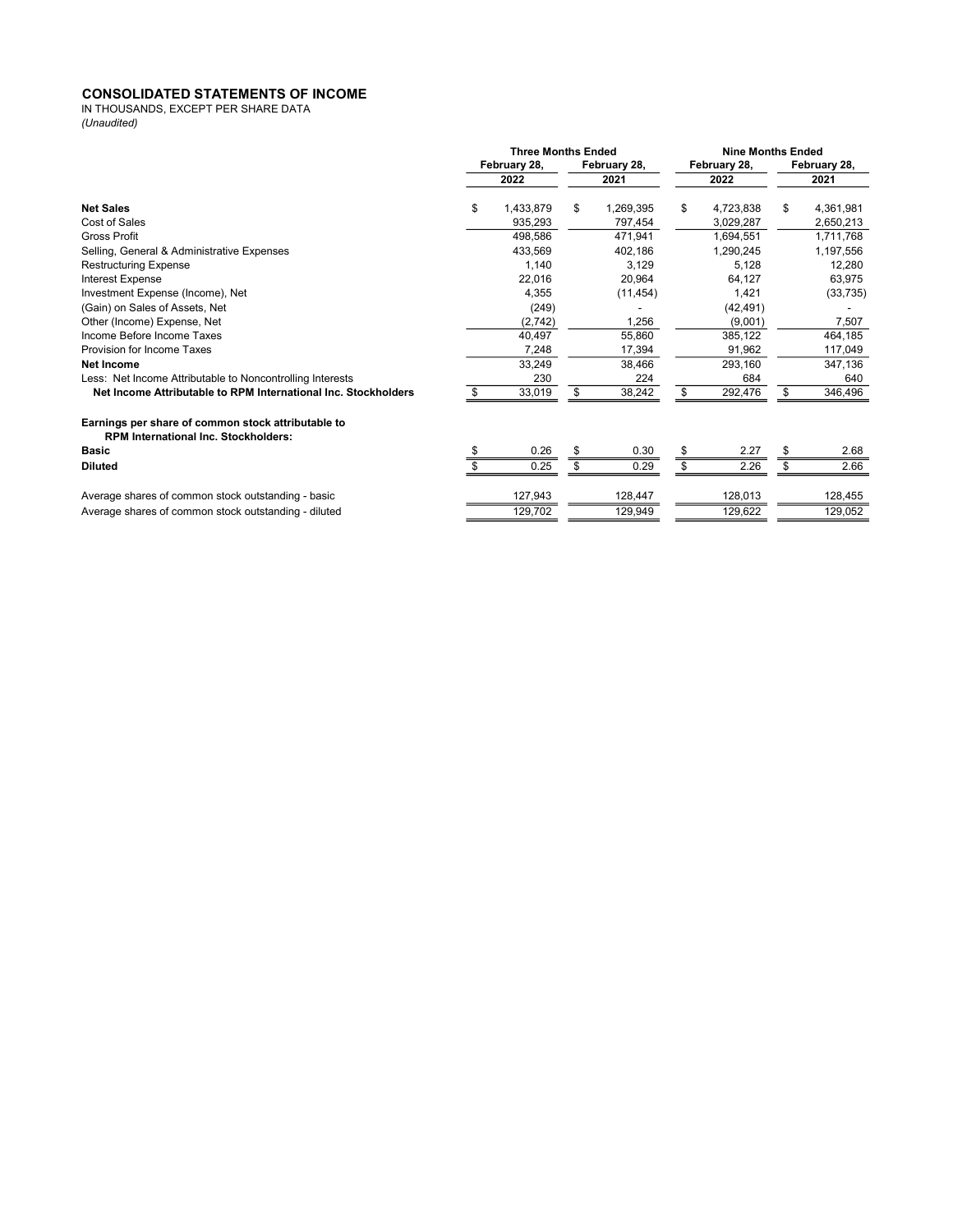#### SUPPLEMENTAL SEGMENT INFORMATION

IN THOUSANDS (Unaudited)

|                                                                                    | <b>Three Months Ended</b><br>February 28,<br>February 28, |                                          |    | <b>Nine Months Ended</b><br>February 28,<br>February 28, |    |                                              |              |                                              |
|------------------------------------------------------------------------------------|-----------------------------------------------------------|------------------------------------------|----|----------------------------------------------------------|----|----------------------------------------------|--------------|----------------------------------------------|
|                                                                                    |                                                           | 2022                                     |    | 2021                                                     |    | 2022                                         |              | 2021                                         |
| <b>Net Sales:</b>                                                                  |                                                           |                                          |    |                                                          |    |                                              |              |                                              |
| <b>CPG</b> Segment<br>PCG Segment<br><b>SPG Segment</b><br><b>Consumer Segment</b> | \$                                                        | 482,026<br>270,865<br>189,371<br>491,617 | \$ | 395,969<br>226,523<br>169,161<br>477,742                 | \$ | 1,740,578<br>858,987<br>565,050<br>1,559,223 | $\mathbb{S}$ | 1,447,179<br>745,145<br>503,239<br>1,666,418 |
| Total                                                                              | \$                                                        | 1,433,879                                | \$ | 1,269,395                                                | \$ | 4,723,838                                    | \$           | 4,361,981                                    |
|                                                                                    |                                                           |                                          |    |                                                          |    |                                              |              |                                              |
| Income Before Income Taxes:                                                        |                                                           |                                          |    |                                                          |    |                                              |              |                                              |
| <b>CPG</b> Segment<br>Income Before Income Taxes (a)                               | \$                                                        | 31,498                                   | \$ | 14,431                                                   | \$ | 276,223                                      | \$           | 184,613                                      |
| Interest (Expense), Net (b)                                                        |                                                           | (1,735)                                  |    | (2,074)                                                  |    | (5, 254)                                     |              | (6, 325)                                     |
| EBIT(c)                                                                            |                                                           | 33,233                                   |    | 16,505                                                   |    | 281,477                                      |              | 190,938                                      |
| MAP to Growth & other cost-savings related initiatives (d)                         |                                                           | 1,034                                    |    | 1,987                                                    |    | 3,258                                        |              | 8,646                                        |
| Unusual executive costs, net of insurance proceeds (f)                             |                                                           | 805                                      |    |                                                          |    | 805                                          |              |                                              |
| Adjustment to Exit Flowcrete China (g)                                             |                                                           |                                          |    |                                                          |    |                                              |              | (305)                                        |
| (Gain) on Sales of Assets, Net (i)                                                 |                                                           |                                          |    |                                                          |    | (41,906)                                     |              |                                              |
| <b>Adjusted EBIT</b>                                                               | \$                                                        | 35,072                                   | \$ | 18,492                                                   | \$ | 243,634                                      | \$           | 199.279                                      |
| PCG Segment                                                                        |                                                           |                                          |    |                                                          |    |                                              |              |                                              |
| Income Before Income Taxes (a)                                                     | \$                                                        | 24,917                                   | \$ | 12,158                                                   | \$ | 97,849                                       | \$           | 64,719                                       |
| Interest Income (Expense), Net (b)                                                 |                                                           | 76                                       |    | 75                                                       |    | 407                                          |              | 53                                           |
| EBIT(c)                                                                            |                                                           | 24.841                                   |    | 12,083                                                   |    | 97.442                                       |              | 64.666                                       |
| MAP to Growth & other cost-savings related initiatives (d)                         |                                                           | 1,974                                    |    | 2,039                                                    |    | 5,708                                        |              | 8,364                                        |
| Acquisition-related costs (e)                                                      |                                                           |                                          |    |                                                          |    | 339                                          |              |                                              |
| Unusual executive costs, net of insurance proceeds (f)                             |                                                           |                                          |    |                                                          |    | 472                                          |              | $\overline{a}$                               |
| <b>Adjusted EBIT</b>                                                               | \$                                                        | 26,815                                   | \$ | 14,122                                                   | \$ | 103,961                                      | \$           | 73,030                                       |
| SPG Segment                                                                        |                                                           |                                          |    |                                                          |    |                                              |              |                                              |
| Income Before Income Taxes (a)                                                     | \$                                                        | 25.881                                   | \$ | 24.560                                                   | \$ | 71.028                                       | \$           | 73.415                                       |
| Interest (Expense), Net (b)                                                        |                                                           | (18)                                     |    | (64)                                                     |    | (82)                                         |              | (219)                                        |
| EBIT(c)                                                                            |                                                           | 25.899                                   |    | 24.624                                                   |    | 71.110                                       |              | 73.634                                       |
| MAP to Growth & other cost-savings related initiatives (d)                         |                                                           | 790                                      |    | 649                                                      |    | 1,422                                        |              | 5,332                                        |
| Acquisition-related costs (e)                                                      |                                                           | (45)                                     |    |                                                          |    | (45)                                         |              |                                              |
| Adjusted EBIT                                                                      | \$                                                        | 26,644                                   | \$ | 25,273                                                   | \$ | 72,487                                       | \$           | 78,966                                       |
| <b>Consumer Seament</b>                                                            |                                                           |                                          |    |                                                          |    |                                              |              |                                              |
| Income Before Income Taxes (a)                                                     | \$                                                        | 16,893                                   | \$ | 42,724                                                   | \$ | 95,912                                       | \$           | 263,813                                      |
| Interest Income (Expense), Net (b)                                                 |                                                           | 62                                       |    | (60)                                                     |    | 211                                          |              | (187)                                        |
| EBIT(c)                                                                            |                                                           | 16,831                                   |    | 42,784                                                   |    | 95,701                                       |              | 264,000                                      |
| MAP to Growth & other cost-savings related initiatives (d)                         |                                                           | 394                                      |    | 4,977                                                    |    | 1,254                                        |              | 9,976                                        |
| Acquisition-related costs (e)                                                      |                                                           |                                          |    |                                                          |    |                                              |              | 1,178                                        |
| Unusual executive costs, net of insurance proceeds (f)                             |                                                           | 17,225                                   |    |                                                          |    | 776                                          |              |                                              |
| <b>Adjusted EBIT</b>                                                               | \$                                                        |                                          | \$ | 47,761                                                   | \$ | 97,731                                       | \$           | 275,154                                      |
| Corporate/Other                                                                    |                                                           |                                          |    |                                                          |    |                                              |              |                                              |
| (Loss) Before Income Taxes (a)                                                     | \$                                                        | (58, 692)                                | \$ | (38, 013)                                                | \$ | (155, 890)                                   | \$           | (122, 375)                                   |
| Interest (Expense), Net (b)<br>EBIT(c)                                             |                                                           | (24, 756)<br>(33,936)                    |    | (7, 387)<br>(30, 626)                                    |    | (60, 830)<br>(95,060)                        |              | (23, 562)<br>(98, 813)                       |
| MAP to Growth & other cost-savings related initiatives (d)                         |                                                           | 7,114                                    |    | 6,217                                                    |    | 17,272                                       |              | 20,025                                       |
| Acquisition-related costs (e)                                                      |                                                           | 1,263                                    |    |                                                          |    | 2,063                                        |              |                                              |
| Unusual executive costs, net of insurance proceeds (f)                             |                                                           | 360                                      |    | (1, 324)                                                 |    | 2,625                                        |              | (1, 267)                                     |
| Settlement for SEC Investigation & Enforcement Action (h)                          |                                                           |                                          |    |                                                          |    |                                              |              | 2,000                                        |
| <b>Adjusted EBIT</b>                                                               | \$                                                        | (25, 199)                                | \$ | (25, 733)                                                | \$ | (73, 100)                                    | \$           | (78, 055)                                    |
| <b>TOTAL CONSOLIDATED</b>                                                          |                                                           |                                          |    |                                                          |    |                                              |              |                                              |
| Income Before Income Taxes (a)                                                     | \$                                                        | 40,497                                   | \$ | 55,860                                                   | \$ | 385,122                                      | \$           | 464,185                                      |
| Interest (Expense)                                                                 |                                                           | (22, 016)                                |    | (20, 964)                                                |    | (64, 127)                                    |              | (63, 975)                                    |
| Investment (Expense) Income, Net                                                   |                                                           | (4, 355)                                 |    | 11,454                                                   |    | (1, 421)                                     |              | 33,735                                       |
| EBIT (c)                                                                           |                                                           | 66,868                                   |    | 65,370                                                   |    | 450,670                                      |              | 494,425                                      |
| MAP to Growth & other cost-savings related initiatives (d)                         |                                                           | 11,306                                   |    | 15,869                                                   |    | 28.914                                       |              | 52.343                                       |
| Acquisition-related costs (e)                                                      |                                                           | 1,218                                    |    |                                                          |    | 2,357                                        |              | 1,178                                        |
| Unusual executive costs, net of insurance proceeds (f)                             |                                                           | 1,165                                    |    | (1, 324)                                                 |    | 4,678                                        |              | (1, 267)                                     |
| Adjustment to Exit Flowcrete China (g)                                             |                                                           |                                          |    |                                                          |    |                                              |              | (305)                                        |
| Settlement for SEC Investigation & Enforcement Action (h)                          |                                                           |                                          |    |                                                          |    |                                              |              | 2,000                                        |
| (Gain) on Sales of Assets, Net (i)                                                 |                                                           |                                          |    |                                                          |    | (41, 906)                                    |              |                                              |
| <b>Adjusted EBIT</b>                                                               | \$                                                        | 80,557                                   | \$ | 79.915                                                   | \$ | 444,713                                      | \$           | 548,374                                      |

(a) The presentation includes a reconciliation of Income (Loss) Before Income Taxes, a measure defined by Generally Accepted Accounting Principles in the United States (GAAP), to EBIT and Adjusted EBIT.

(b)

 $(c)$ Interest Income (Expense), Net includes the combination of Interest and Insegnation of Income income income is the standing operations. When distantive of EBIT is defined as earnings (loss) before interest and taxes, with also evaluate EBIT because it is clear that movements in EBIT impact our ability to attract financing. Our underwriters and bankers consistently require inclusion of this measure in offering memoranda in<br>conjunction with a

(d) Reflects restructuring and other charges, almost all of which have been incurred in relation to our Margin Acceleration Plan initiatives, as follows:

"Inventory-related charges," & "Accelerated Expense - Other," which have been recorded in Cost of Goods Sold<br>"Headcount reductions, closures of facilities and related costs, and accelerated vesting of equity awards," all o

For the contractors of facilities and related costs, and accelerated vesting of equity awards," all of which have been recorded in

Restructuring Expense;

"Accelerated Expense - Other," "Receivable writeoffs (recoveries)," "ERP consolidation plan," "Professional Fees," "Unusual costs triggered by executive departures," "Divestitures," & "Discontinued Product Line," which have been recorded in Selling, General & Administrative Expenses.

(e) Acquisition costs reflect amounts included in gross profit for inventory step-ups, as well as external consulting costs included in selling, general & administrative expenses for costs associated with due diligence activities related to potential acquisition targets.<br>Reflects unusual compensation costs, net of insurance proceeds, recorded unrelated to our MAP to Growth initiative, including stock and deferred compensation plan arrang

(f)

 $(g)$ In FY18, we added back a charge to exit our Flowcrete China business. Included in that charge from FY18 was an accrual for a contingent liability. During Q2 2021, the contingent liability was resolved, and a<br>favorable adj

(h) On December 22, 2020, the Court entered its Final Judgment resolving the legacy "SEC Investigation & Enforcement Action." We agreed to pay a civil monetary penalty of \$2.0 million under Section 21(d)(3) of<br>the Exchange Act

(i) Reflects the net gain associated with the sale of certain real property assets within our CPG segment during Q2 2022.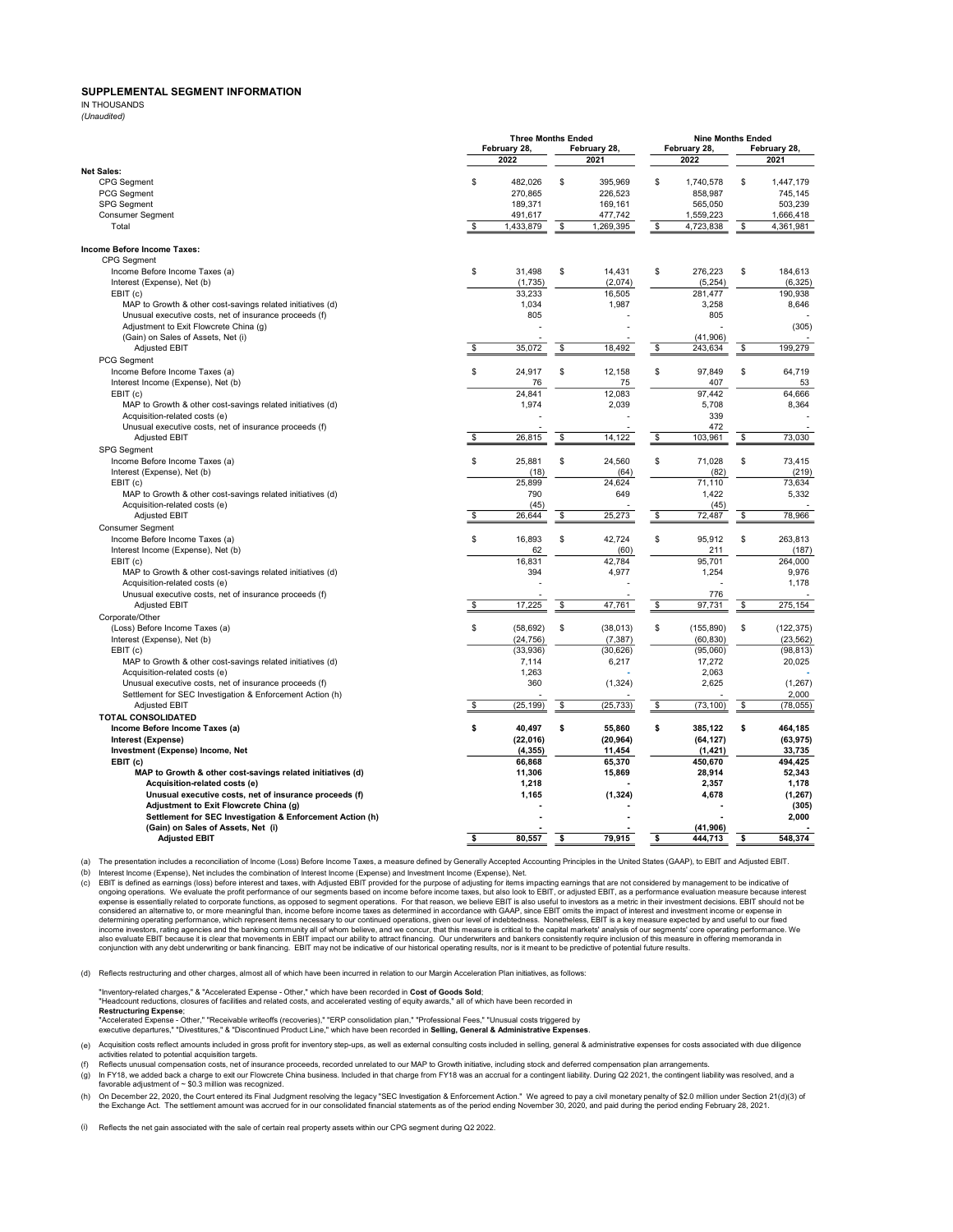#### SUPPLEMENTAL INFORMATION

# RECONCILIATION OF "REPORTED" TO "ADJUSTED" AMOUNTS

(Unaudited)

|                                                                            | <b>Three Months Ended</b> |      |              |        | <b>Nine Months Ended</b> |        |              |        |
|----------------------------------------------------------------------------|---------------------------|------|--------------|--------|--------------------------|--------|--------------|--------|
|                                                                            | February 28,              |      | February 28, |        | February 28,             |        | February 28, |        |
|                                                                            |                           | 2022 |              | 2021   |                          | 2022   |              | 2021   |
| Reconciliation of Reported Earnings per Diluted Share to Adjusted Earnings |                           |      |              |        |                          |        |              |        |
| per Diluted Share (All amounts presented after-tax):                       |                           |      |              |        |                          |        |              |        |
| <b>Reported Earnings per Diluted Share</b>                                 |                           | 0.25 |              | 0.29   |                          | 2.26   |              | 2.66   |
| MAP to Growth & other cost-savings related initiatives (d)                 |                           | 0.07 |              | 0.10   |                          | 0.17   |              | 0.32   |
| Acquisition-related costs (e)                                              |                           | 0.01 |              |        |                          | 0.01   |              | 0.01   |
| Unusual executive costs, net of insurance proceeds (f)                     |                           | 0.01 |              | (0.01) |                          | 0.03   |              | (0.01) |
| Settlement for SEC Investigation & Enforcement Action (h)                  |                           |      |              |        |                          |        |              | 0.01   |
| (Gain) on Sales of Assets, Net (i)                                         |                           |      |              |        |                          | (0.28) |              |        |
| Discrete Tax Adjustment (i)                                                |                           |      |              | 0.04   |                          |        |              | 0.04   |
| Investment returns (k)                                                     |                           | 0.04 |              | (0.04) |                          | 0.05   |              | (0.15) |
| Adjusted Earnings per Diluted Share (I)                                    |                           | 0.38 |              | 0.38   |                          | 2.24   |              | 2.88   |

(d) Reflects restructuring and other charges, almost all of which have been incurred in relation to our Margin Acceleration Plan initiatives, as follows:

"Inventory-related charges," & "Accelerated Expense - Other," which have been recorded in Cost of Goods Sold;

"Headcount reductions, closures of facilities and related costs, and accelerated vesting of equity awards," all of which have been recorded in Restructuring Expense;

"Accelerated Expense - Other," "Receivable writeoffs (recoveries)," "ERP consolidation plan," "Professional Fees," "Unusual costs triggered by executive departures," "Divestitures," & "Discontinued Product Line," all of which have been recorded in Selling, General & Administrative Expenses.

- (e) Acquisition costs reflect amounts included in gross profit for inventory step-ups, as well as external consulting costs included in selling, general & administrative expenses for costs associated with due diligence activities related to potential acquisition targets.
- (f) Reflects unusual compensation costs, net of insurance proceeds, recorded unrelated to our MAP to Growth initiative, including stock and deferred compensation plan arrangements.
- (h) On December 22, 2020, the Court entered its Final Judgment resolving the legacy "SEC Investigation & Enforcement Action." We agreed to pay a civil monetary penalty of \$2.0 million under Section 21(d)(3) of the Exchange Act. The settlement amount was accrued for in our consolidated financial statements as of the period ending November 30, 2020, and paid during the period ending February 28, 2021.
- (i) Reflects the net gain associated with the sale of certain real property assets within our CPG segment during Q2 2022.
- (j) Income tax charge for an increase to our deferred income tax liability for withholding taxes on additional unremitted foreign earnings not considered permanently reinvested.
- (k) Investment returns include realized net gains and losses on sales of investments and unrealized net gains and losses on equity securities, which are adjusted due to their inherent volatility. Management does not consider these gains and losses, which cannot be predicted with any level of certainty, to be reflective of the Company's core business operations.
- (l) Adjusted EPS is provided for the purpose of adjusting diluted earnings per share for items impacting earnings that are not considered by management to be indicative of ongoing operations.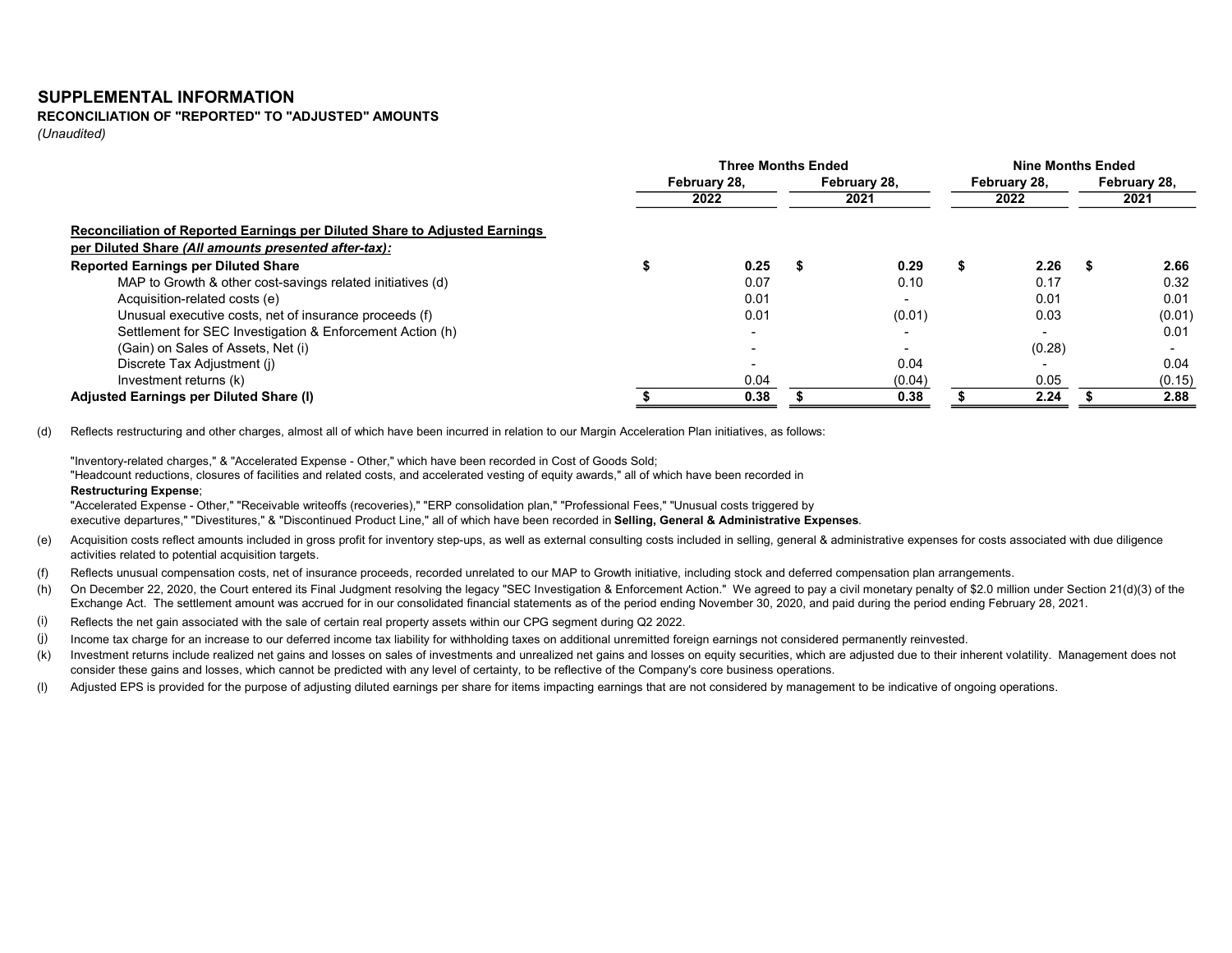### CONSOLIDATED BALANCE SHEETS

## IN THOUSANDS

(Unaudited)

|                                                      | <b>February 28, 2022</b> |             | <b>February 28, 2021</b> |            | May 31, 2021 |             |  |
|------------------------------------------------------|--------------------------|-------------|--------------------------|------------|--------------|-------------|--|
| <b>Assets</b>                                        |                          |             |                          |            |              |             |  |
| <b>Current Assets</b>                                |                          |             |                          |            |              |             |  |
| Cash and cash equivalents                            | \$                       | 193,191     | \$                       | 249,214    | \$           | 246,704     |  |
| Trade accounts receivable                            |                          | 1,135,190   |                          | 1,050,986  |              | 1,336,728   |  |
| Allowance for doubtful accounts                      |                          | (49, 794)   |                          | (52, 203)  |              | (55, 922)   |  |
| Net trade accounts receivable                        |                          | 1,085,396   |                          | 998,783    |              | 1,280,806   |  |
| Inventories                                          |                          | 1,191,791   |                          | 913,302    |              | 938,095     |  |
| Prepaid expenses and other current assets            |                          | 339,977     |                          | 286,274    |              | 316,399     |  |
| <b>Total current assets</b>                          |                          | 2,810,355   |                          | 2,447,573  |              | 2,782,004   |  |
| Property, Plant and Equipment, at Cost               |                          | 2,080,631   |                          | 1,887,807  |              | 1,967,482   |  |
| Allowance for depreciation                           |                          | (1,031,613) |                          | (985,176)  |              | (1,002,300) |  |
| Property, plant and equipment, net                   |                          | 1,049,018   |                          | 902,631    |              | 965,182     |  |
| <b>Other Assets</b>                                  |                          |             |                          |            |              |             |  |
| Goodwill                                             |                          | 1,343,962   |                          | 1,310,762  |              | 1,345,754   |  |
| Other intangible assets, net of amortization         |                          | 601,641     |                          | 612,702    |              | 628,693     |  |
| Operating lease right-of-use assets                  |                          | 312,157     |                          | 292,224    |              | 300,827     |  |
| Deferred income taxes, non-current                   |                          | 23,122      |                          | 37,991     |              | 26,804      |  |
| Other                                                |                          | 190,347     |                          | 188,502    |              | 203,705     |  |
| <b>Total other assets</b>                            |                          | 2,471,229   |                          | 2,442,181  |              | 2,505,783   |  |
| <b>Total Assets</b>                                  | \$                       | 6,330,602   | \$                       | 5,792,385  | \$           | 6,252,969   |  |
| <b>Liabilities and Stockholders' Equity</b>          |                          |             |                          |            |              |             |  |
| <b>Current Liabilities</b>                           |                          |             |                          |            |              |             |  |
| Accounts payable                                     | \$                       | 675,529     | \$                       | 569,002    | \$           | 717,176     |  |
| Current portion of long-term debt                    |                          | 703,250     |                          | 1,027      |              | 1,282       |  |
| Accrued compensation and benefits                    |                          | 206,632     |                          | 190,167    |              | 258,380     |  |
| <b>Accrued losses</b>                                |                          | 25,646      |                          | 23,457     |              | 29,054      |  |
| Other accrued liabilities                            |                          | 323,846     |                          | 303,852    |              | 325,522     |  |
| <b>Total current liabilities</b>                     |                          | 1,934,903   |                          | 1,087,505  |              | 1,331,414   |  |
| <b>Long-Term Liabilities</b>                         |                          |             |                          |            |              |             |  |
| Long-term debt, less current maturities              |                          | 1,883,106   |                          | 2,310,483  |              | 2,378,544   |  |
| Operating lease liabilities                          |                          | 270,293     |                          | 251,563    |              | 257,415     |  |
| Other long-term liabilities                          |                          | 308,340     |                          | 502,724    |              | 436,176     |  |
| Deferred income taxes                                |                          | 97,315      |                          | 90,440     |              | 106,395     |  |
| <b>Total long-term liabilities</b>                   |                          | 2,559,054   |                          | 3,155,210  |              | 3,178,530   |  |
| <b>Total liabilities</b>                             |                          | 4,493,957   |                          | 4,242,715  |              | 4,509,944   |  |
| <b>Stockholders' Equity</b>                          |                          |             |                          |            |              |             |  |
| Preferred stock; none issued                         |                          |             |                          |            |              |             |  |
| Common stock (outstanding 129,496; 129,815; 129,573) |                          | 1,295       |                          | 1,298      |              | 1,295       |  |
| Paid-in capital                                      |                          | 1,085,317   |                          | 1,045,585  |              | 1.055.400   |  |
| Treasury stock, at cost                              |                          | (691, 418)  |                          | (621, 836) |              | (653,006)   |  |
| Accumulated other comprehensive (loss)               |                          | (552, 308)  |                          | (622, 937) |              | (514, 884)  |  |
| Retained earnings                                    |                          | 1,992,160   |                          | 1,745,375  |              | 1,852,259   |  |
| Total RPM International Inc. stockholders' equity    |                          | 1,835,046   |                          | 1,547,485  |              | 1,741,064   |  |
| Noncontrolling interest                              |                          | 1,599       |                          | 2,185      |              | 1,961       |  |
| <b>Total equity</b>                                  |                          | 1,836,645   |                          | 1,549,670  |              | 1,743,025   |  |
| <b>Total Liabilities and Stockholders' Equity</b>    | \$                       | 6,330,602   | \$                       | 5,792,385  | \$           | 6,252,969   |  |